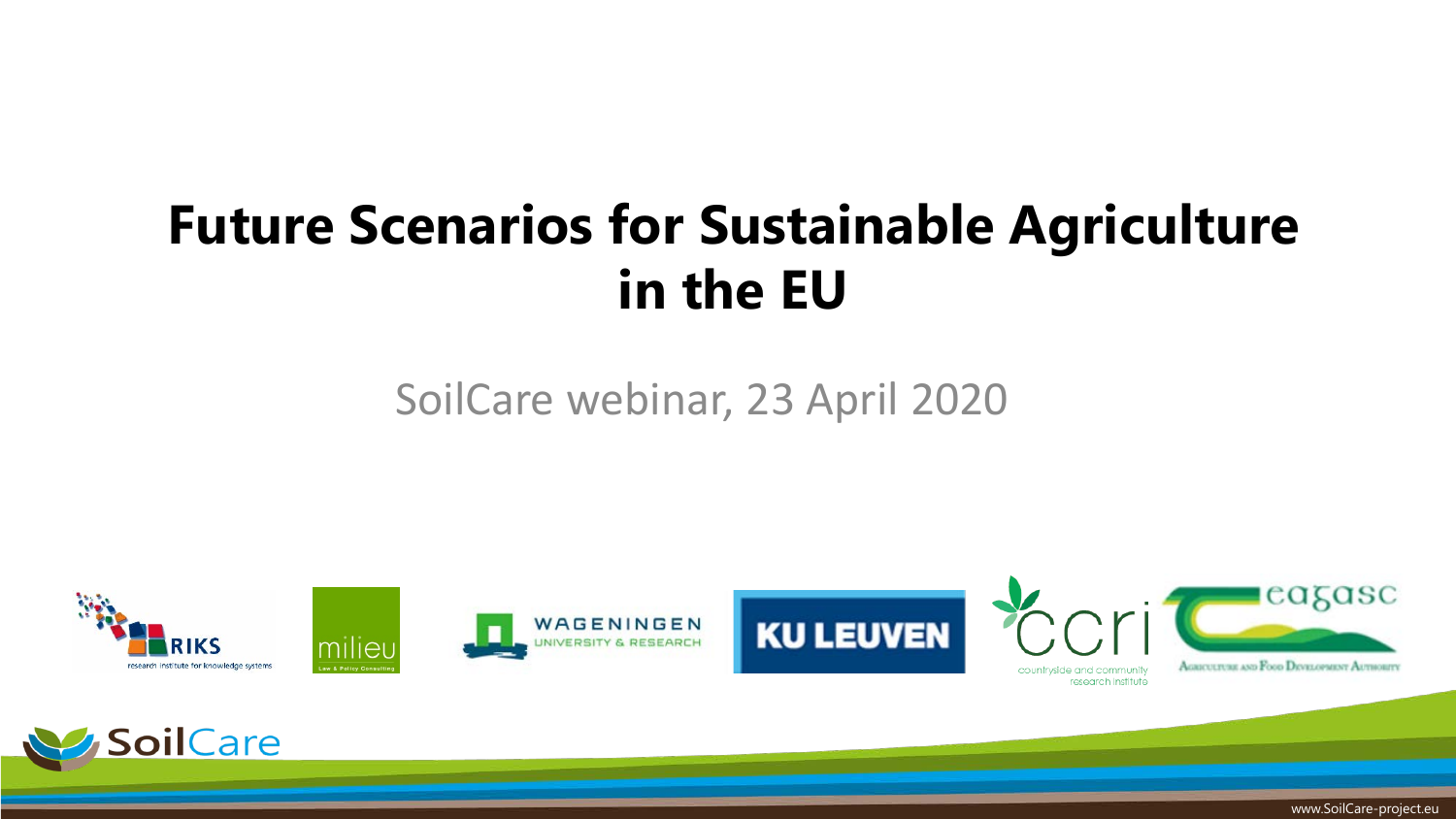## **How we organise the webinar**



All participants are muted.



You can send questions to the organisers which we will respond to directly if possible.



Comments/questions will be recorded and taken into account when finalising scenarios. Comments can also be sent after the webinar.



We will introduce each scenario with a short movie following by a series of polls which will ask you to provide your views on the scenario presented.

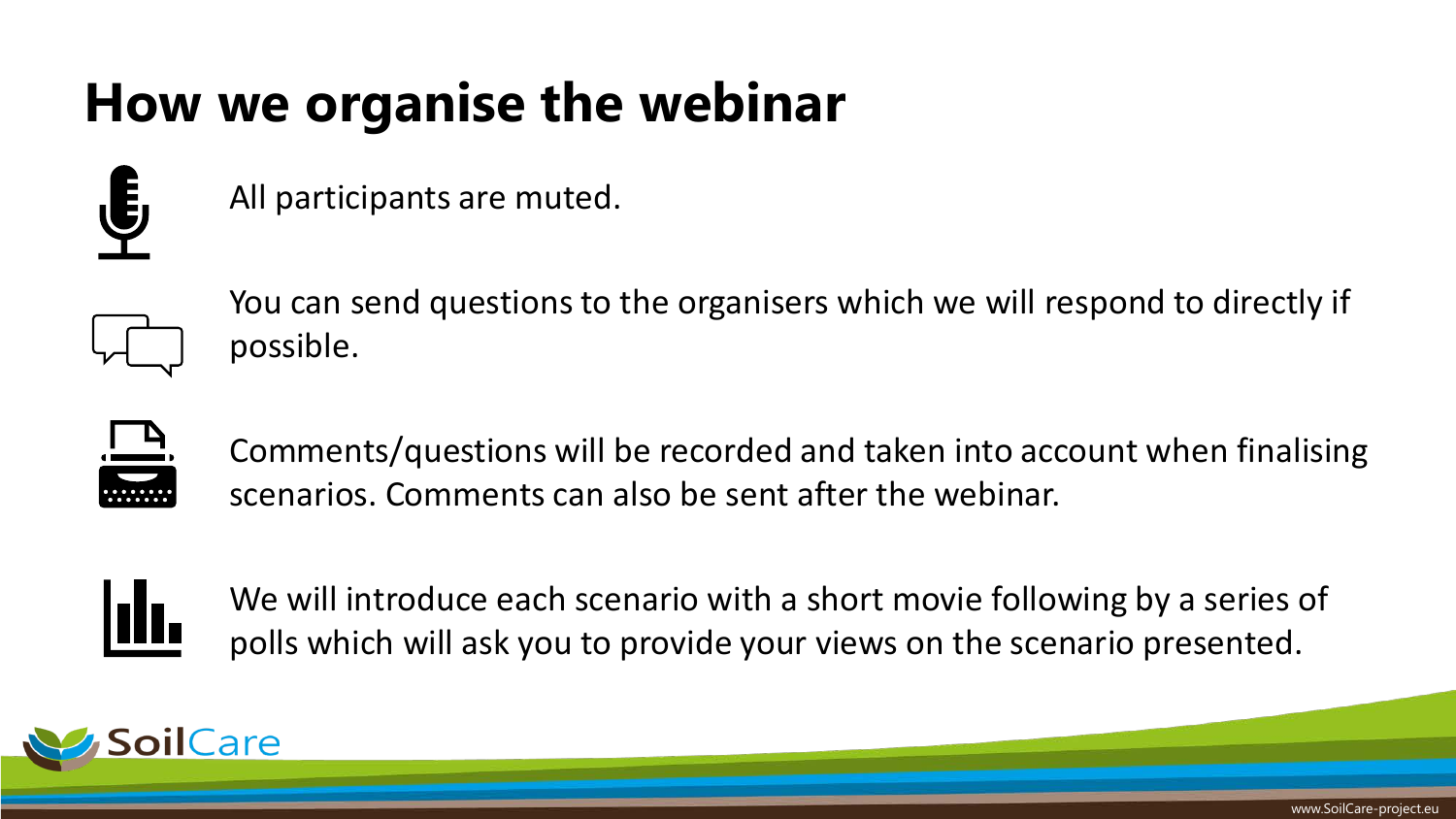# **Agenda**





**Introduction to the SoilCare project**

Melanie Muro, Milieu Consulting

**Presentation of four scenarios for the future of agriculture in Europe** Hedwig van Delden, RIKS

**Next steps and closing of webinar**

Melanie Muro, Milieu Consulting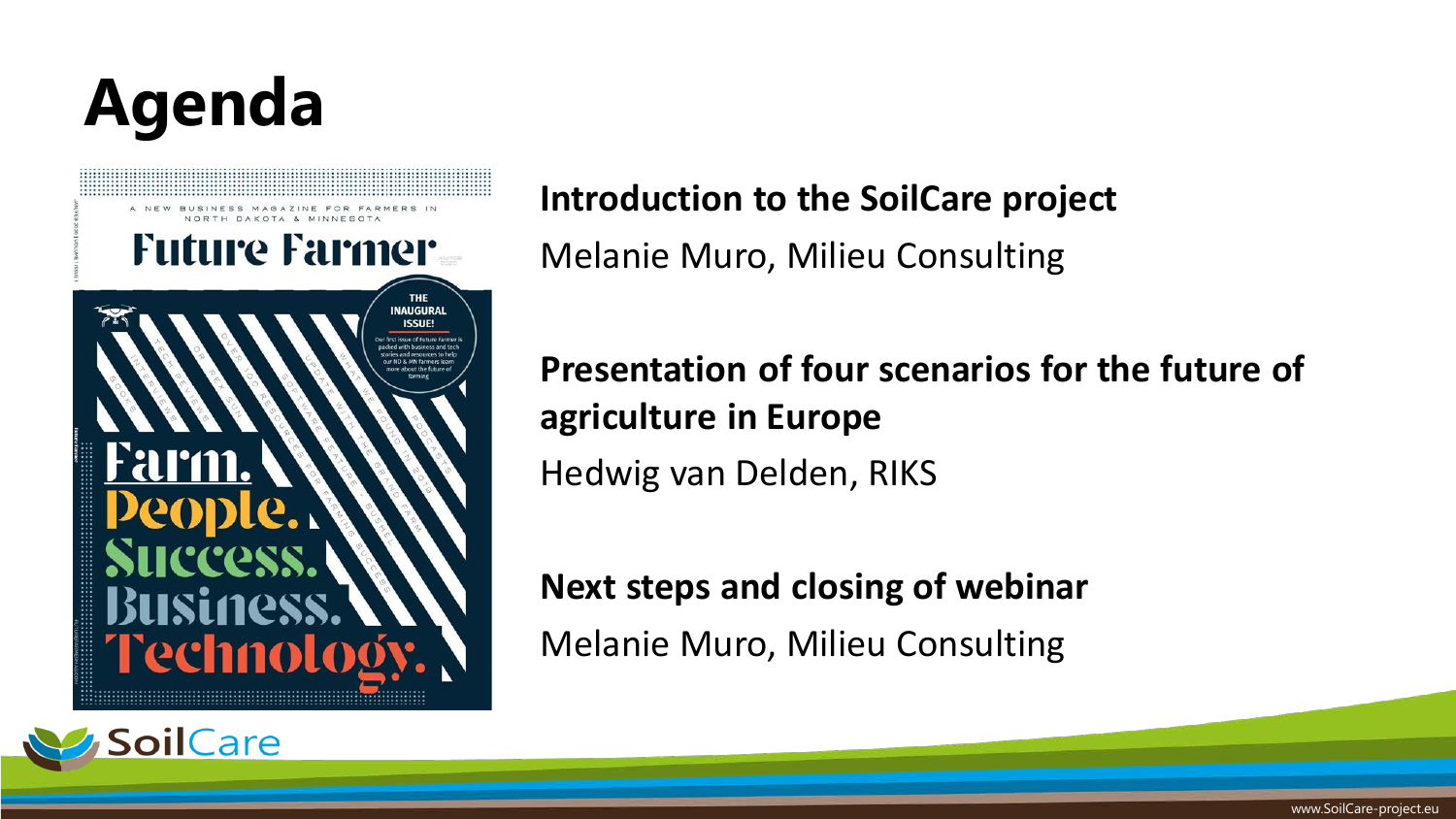# **SoilCare**

#### for profitable and sustainable crop production in Europe



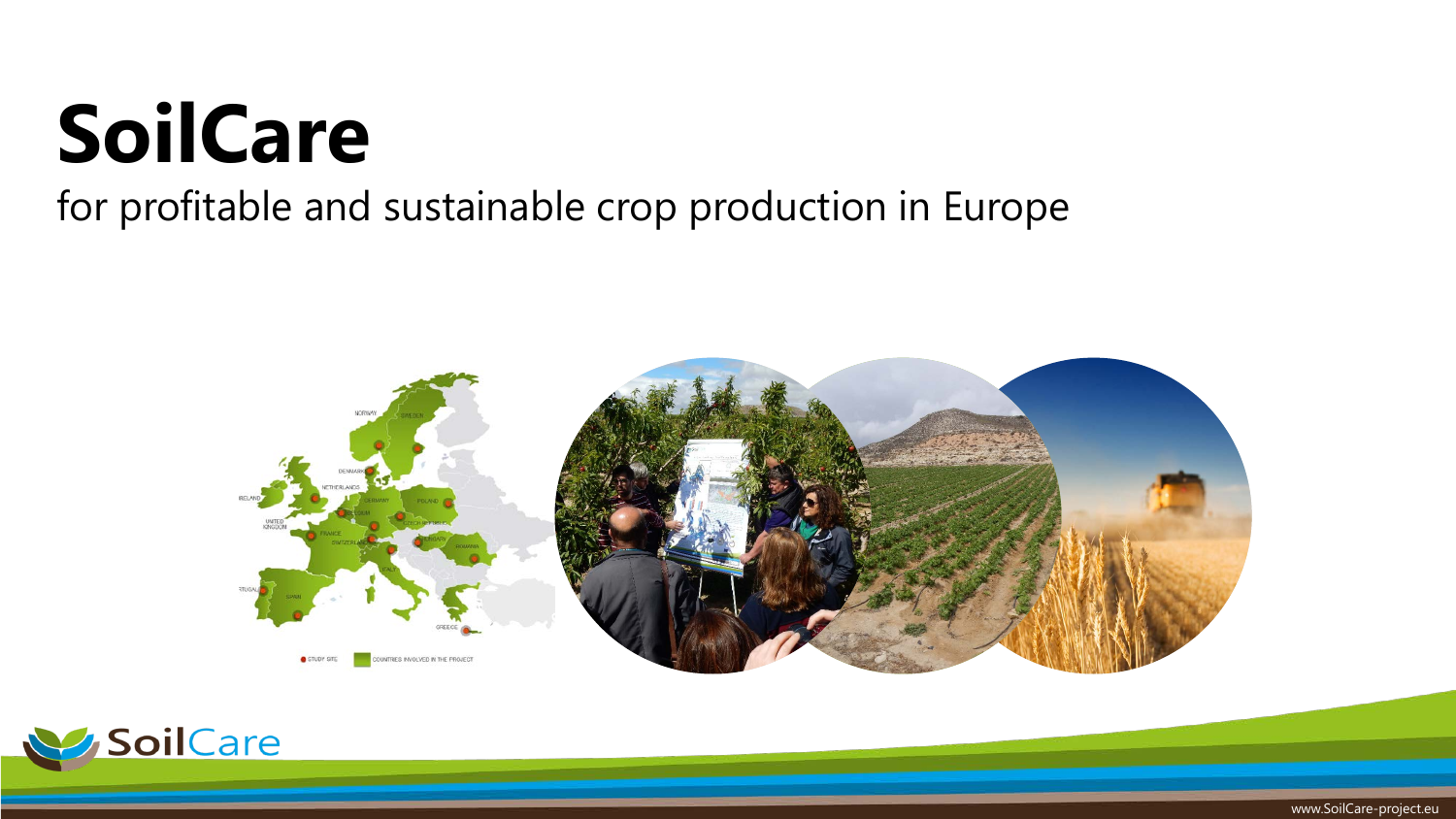### **What SoilCare aims to achieve**



ilCare

SoilCare aims to

- to **identify** promising soil improving cropping systems (SICS) and agronomic techniques.
- to **test and assess** the potential of SICS in 16 sites in Europe
- to **facilitate adoption & implementation** of SICS in practice
- to **develop an interactive tool** for the selection of SICS throughout Europe

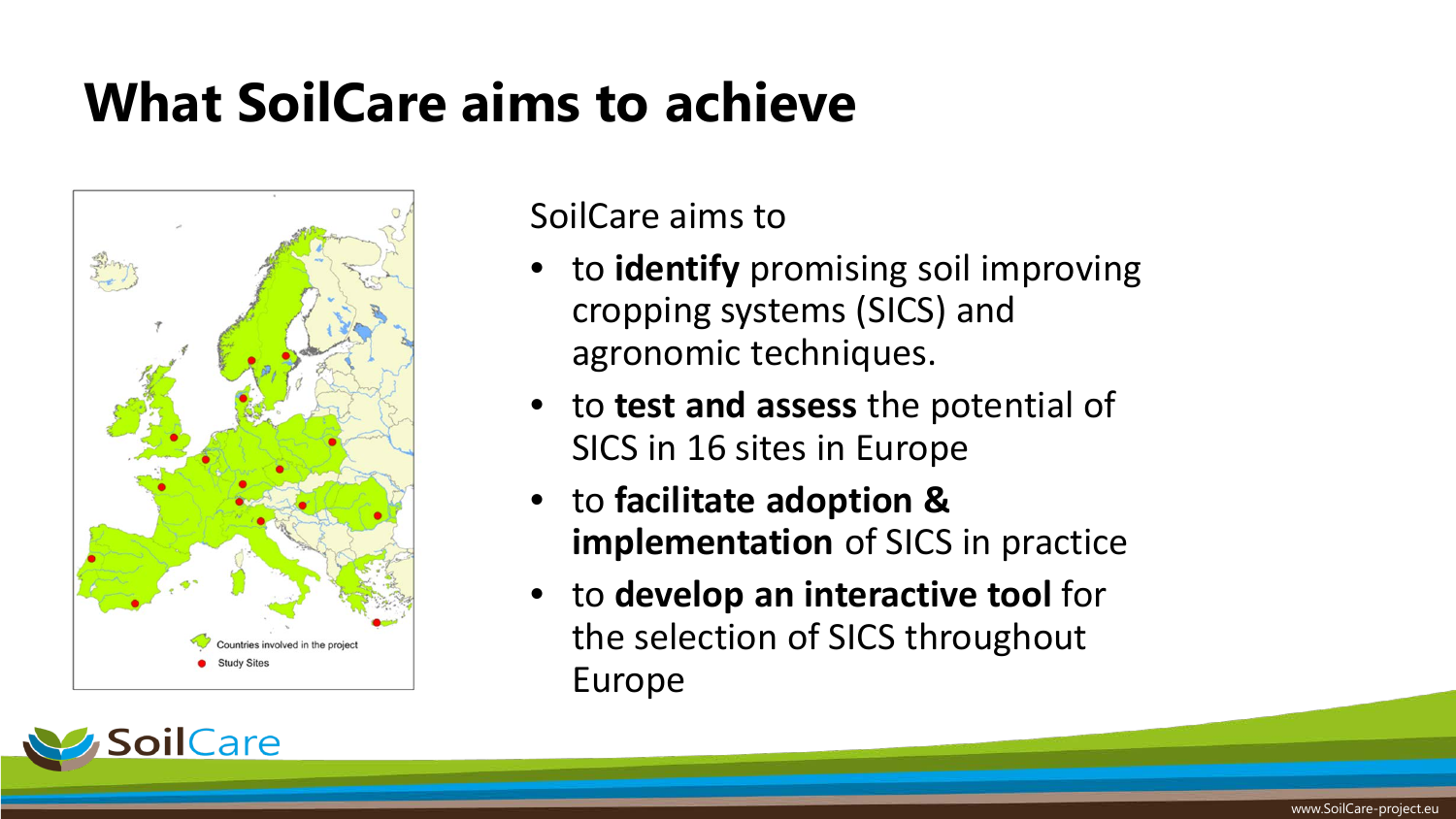# **What is a Cropping System?**

*'Cropping system (CS)' = crop type, crop rotation, and the agronomic management techniques used on a field over a period of years*



<https://www.youtube.com/channel/UCEbXCLtan0eIDbIjqioxF6A/featured>

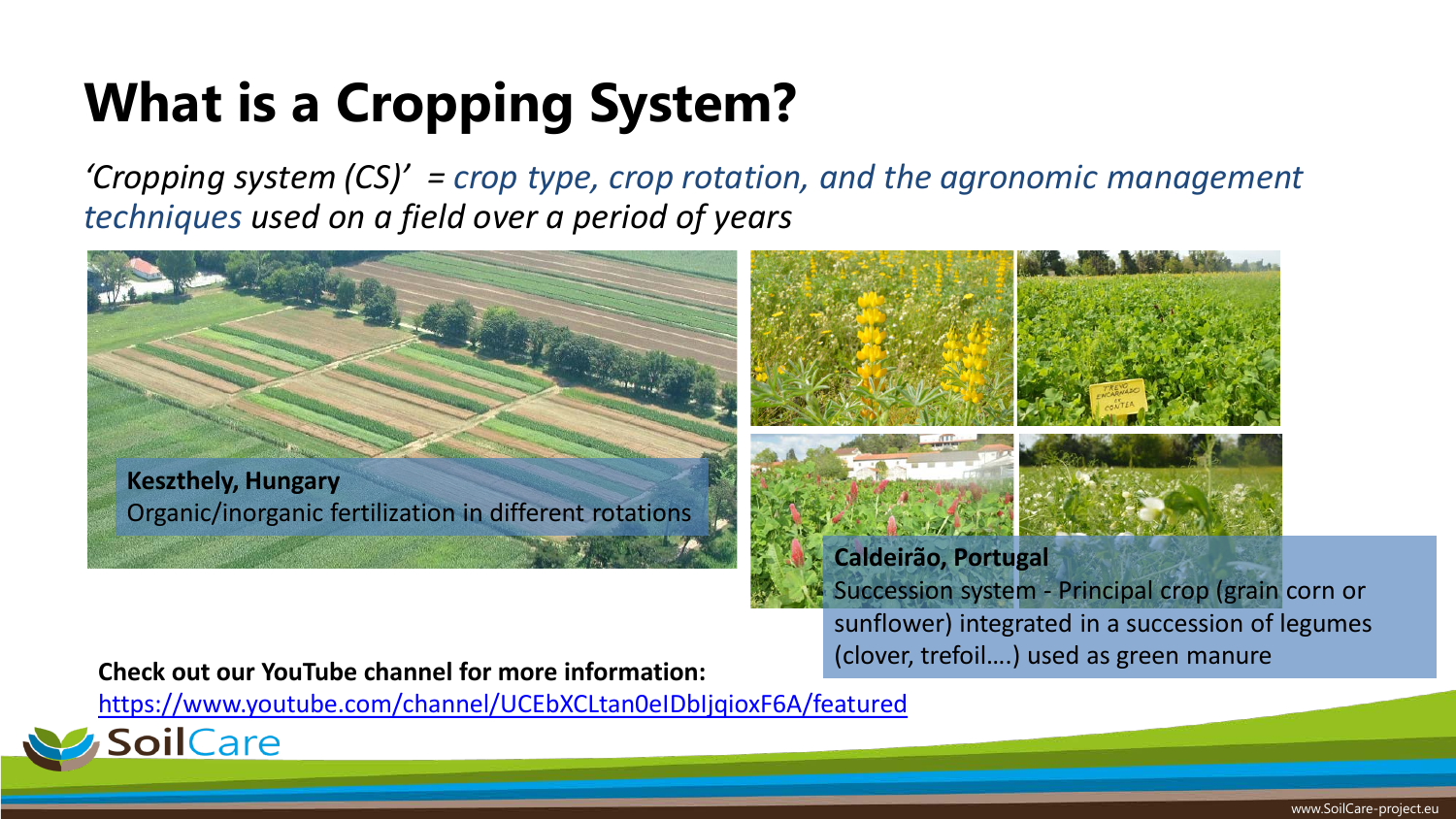#### **Why we are here today**

| <b>Societal pressure for</b>                                                 | Societal demand for                                                                                                 |
|------------------------------------------------------------------------------|---------------------------------------------------------------------------------------------------------------------|
| government action                                                            | low food prices                                                                                                     |
| <b>Caring and sharing</b><br><b>Broadly supported</b><br>resilience approach | <b>Local and sustainable</b><br>for those who can afford it<br>Individual drive for healthy<br>and sustainable food |

To obtain feedback on a set of draft scenarios developed based on input from a participatory scenario workshop, held in June 2019, in Brussels.

**Future challenges for mandatory instruments** 

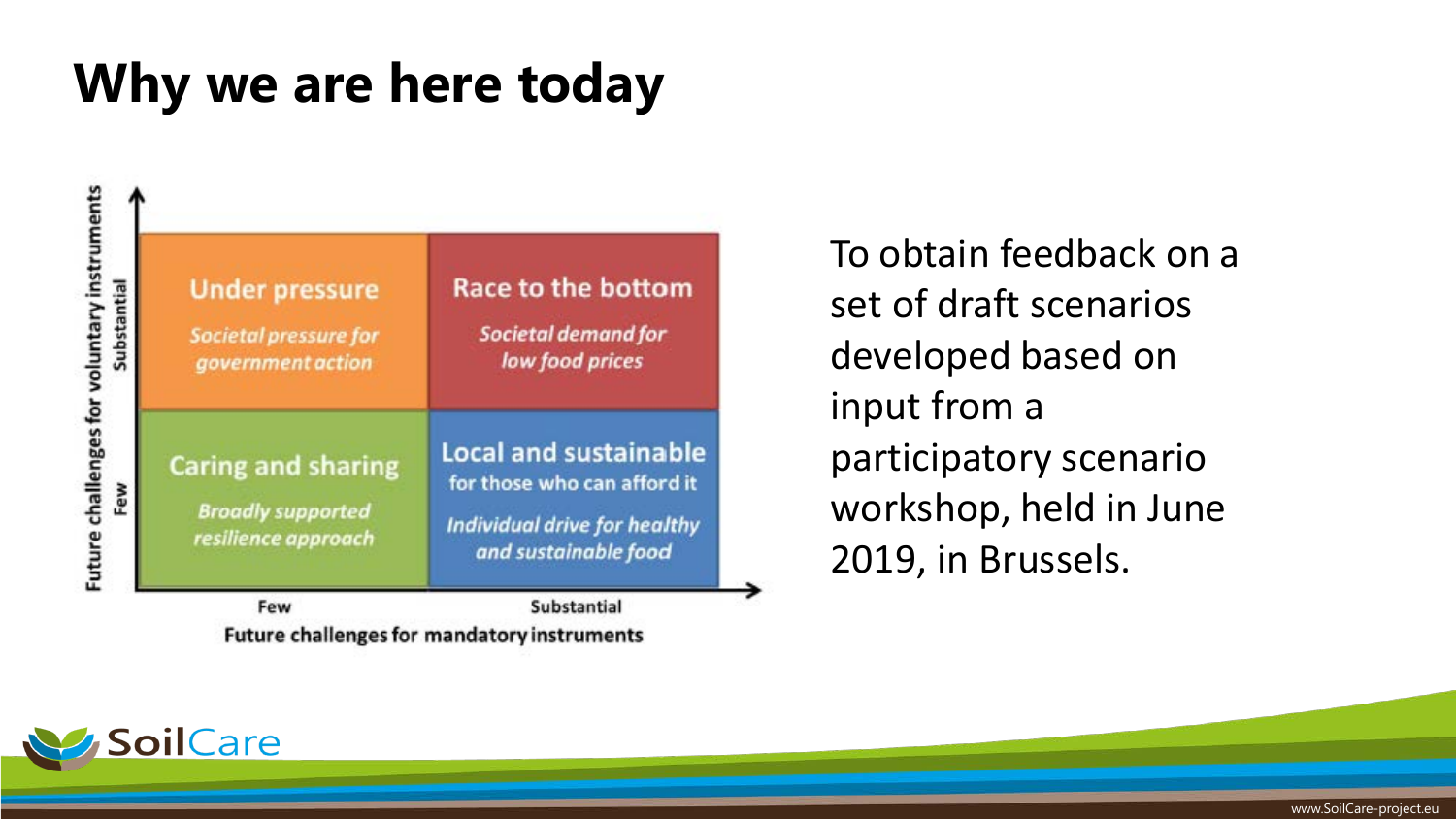#### **Who are today's participants?**





www.SoilCare-project.eu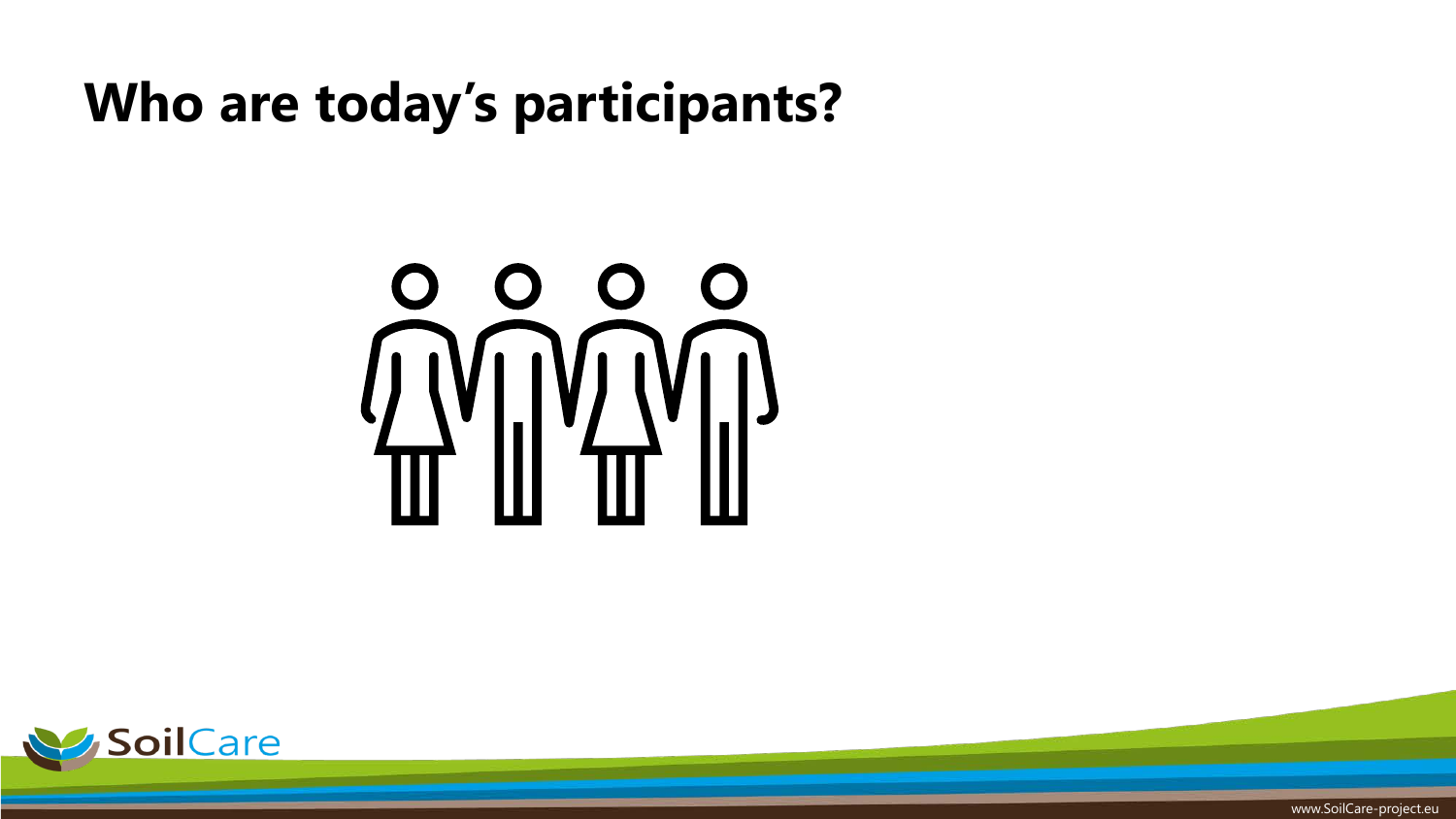### **What we are planning to do now**

 $\triangleright$  Narrative scenarios will provide input to the modelling and a second workshop. Feel free to send us written comments after the webinar!

 $\triangleright$  Results will provide input in the identification of best policy approaches to promote the uptake of SICS..

 $\triangleright$  Dissemination of policy recommendations through a report, conferences and policy briefs.